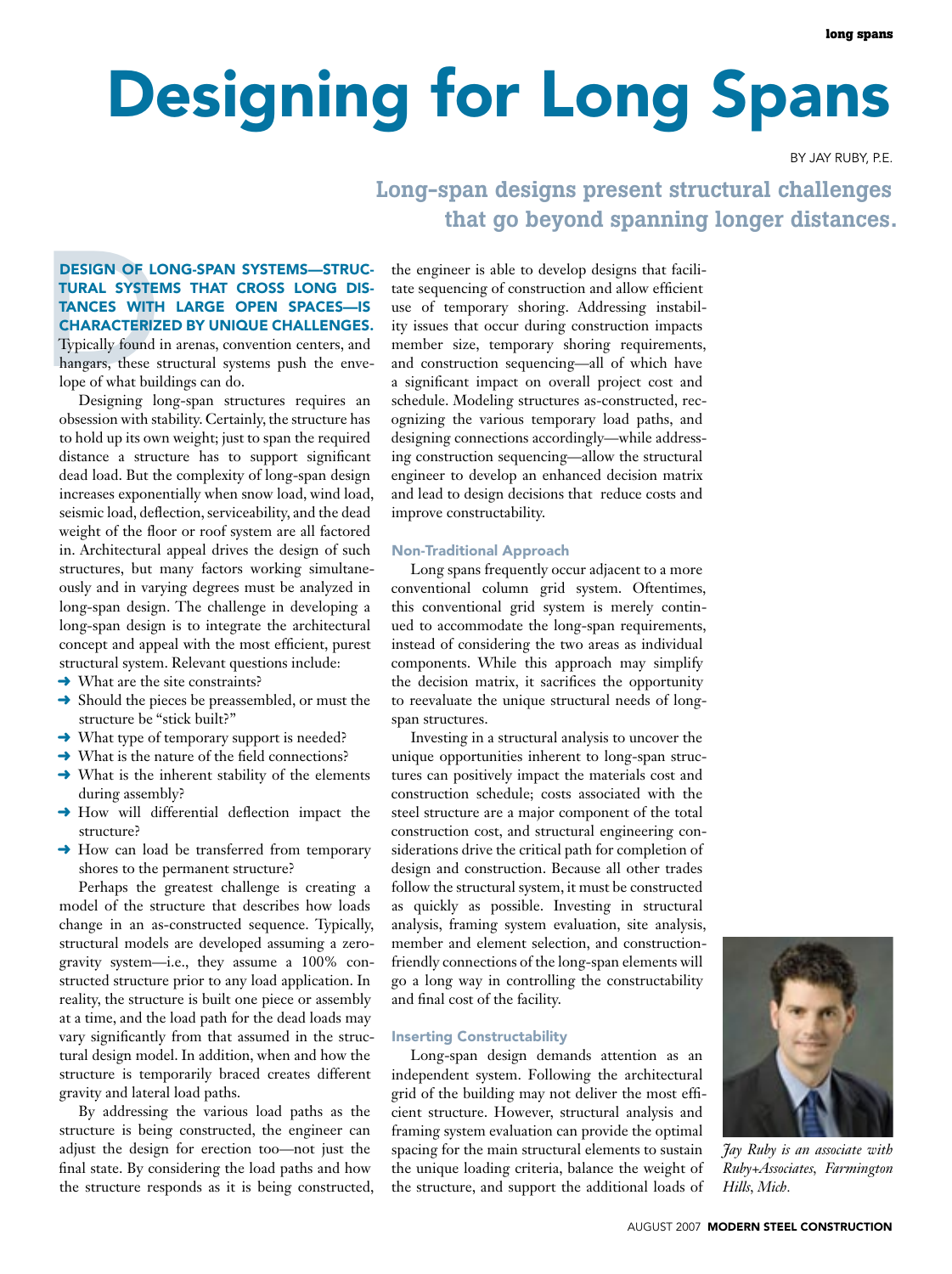### Designing Constructability into an Aircraft Hangar

Aircraft hangars can provide powerful examples of how to effectively integrate constructability into long-span design. Structural design of hangars requires the consideration of multiple elements:

- Bay sizes
- Truss depth, framing direction, and specific truss framing concepts
- Sway frame spacing
- Panel points
- Lateral bracing
- Foundations

Even more important is accurately defining the loads that the long-span structure is required to carry. The impact of design load criteria on long-span design is tremendous. For example, the impact of 5 psf of additional assumed dead load in the design of a typical 30-ft by 30-ft grid building generally does not affect the design of beams, columns, or foundations. But in a long-span structure with a supported area of 100,000 sq. ft, 5 psf translates into 500,000 lb of additional load that must be supported. Defining actual load criteria to reflect realistic conditions can significantly impact design.

Challenging a building's layout parameters can also deliver significant savings. For instance, increasing bay spacing in a structural framing system from a grid of 30 ft to 40 ft can deliver the following results:

| <b>Trusses</b>                     | 30% fewer pieces      |
|------------------------------------|-----------------------|
|                                    | 26% fewer connections |
|                                    | 27% fewer trusses     |
| Top chord<br>framing               | 27% fewer joists      |
| <b>Bottom chord</b>                | 53% fewer pieces      |
| bracing                            | 53% fewer connections |
| <b>Vertical lateral</b><br>bracing | 28% fewer pieces      |
|                                    | 28% fewer connections |
| <b>Foundations</b>                 | 27% fewer foundations |
|                                    |                       |



Figures 1 through 3 illustrate the impact of altering this basic design parameter on the truss system, columns, connections, and bracing. As these figures show, the structural elements are reduced tremendously moving from a grid of 30 ft to a grid of 40 ft—and structural needs are still met.



Figure 2. Figure 3.